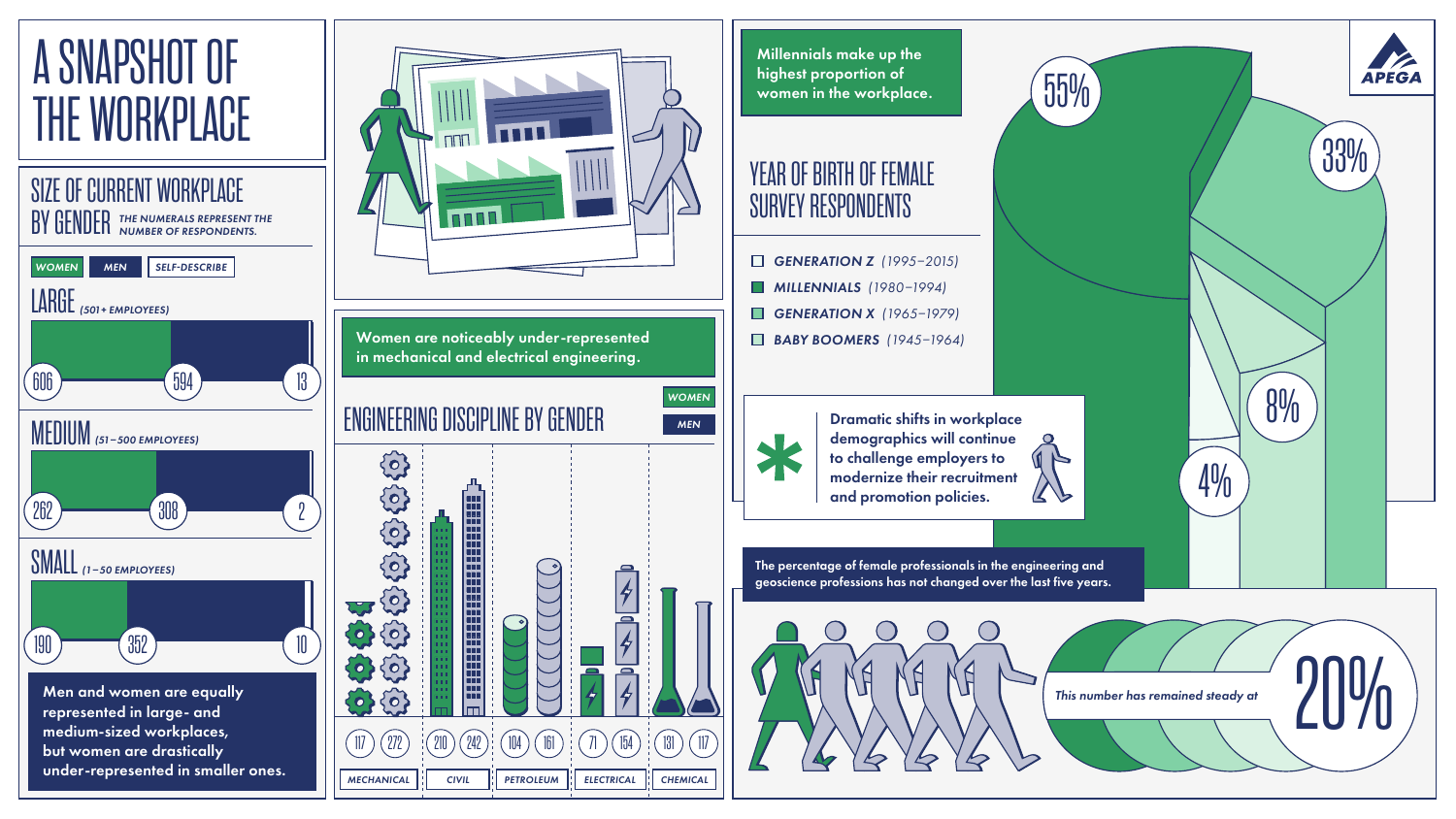



# PERCEPTION OF WHETHER GENDER